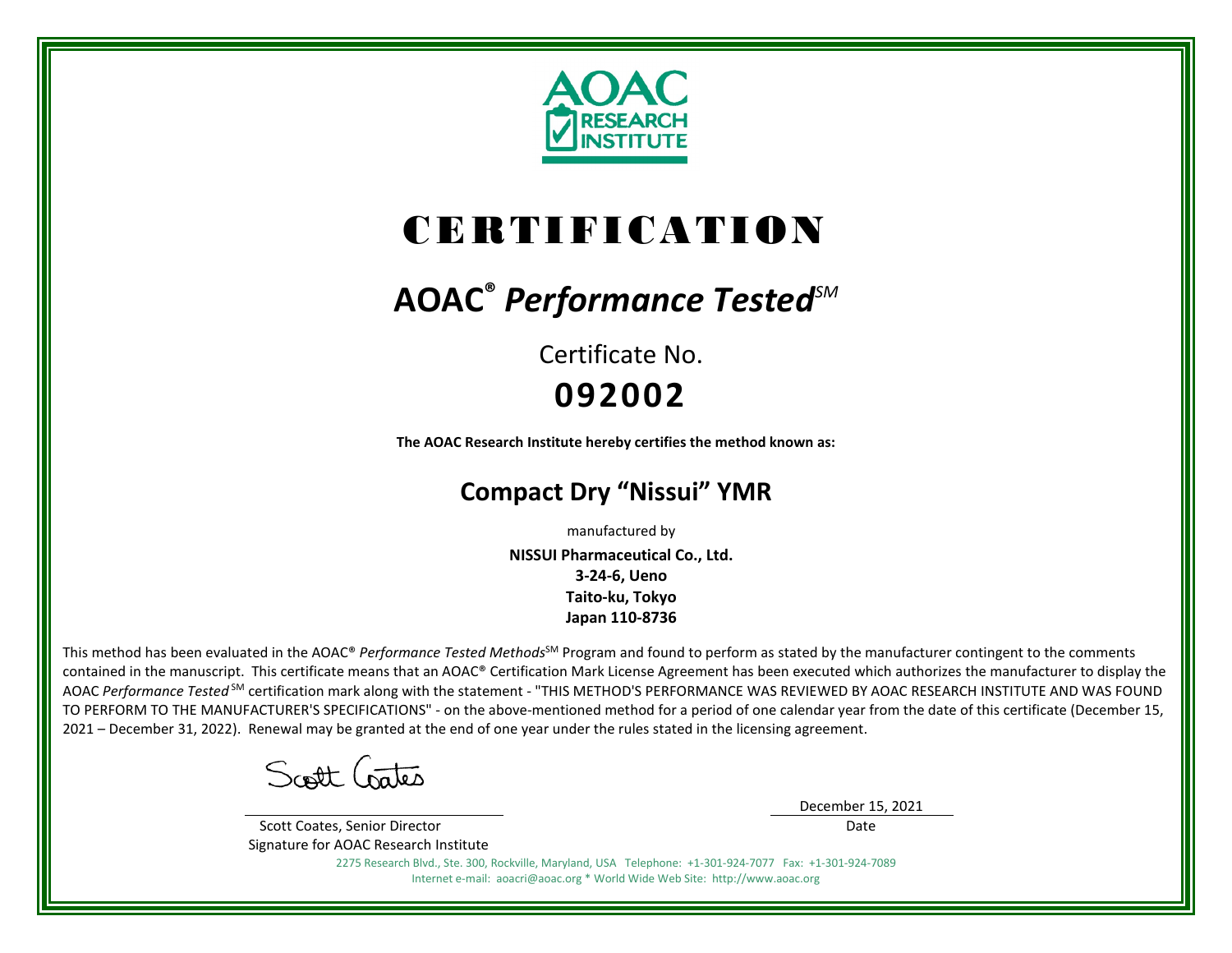#### **METHOD AUTHORS**

**ORIGINAL VALIDATION: Shingo Mizuochi EMERGENCY RESPONSE VALIDATION MATRIX EXTENSION JUNE 2021: (Hardy Diagnostics) Lauren Hamilton, Anna Klavins, Rianna Malherbe, Jessa Youngblood, Andre Hsiung (Nissui Pharmaceutical Co. Ltd) Yusuke Ito**

#### **METHOD NAME**

Compact Dry "Nissui" YMR

#### **INDEPENDENT LABORATORY**  Campden BRI Chipping Campden Gloucerstershire, UK

**ERV JUNE 2021** Q Laboratories 1930 Radcliff Drive Cincinnati, OH 45204

**SUBMITTING COMPANY ORIGINAL VALIDATION NISSUI Pharmaceutical Co., Ltd. 3-24-6, Ueno Taito-ku, Tokyo Japan 110-8736**

**ERV MATRIX EXTENSIONS MAY 2021 SUBMISSION FOR NISSUI Pharmaceutical Co. Ltd. Hardy Diagnostics 1430 West McCoy Lane Santa Maria, CA 93455**

#### **CATALOG NUMBERS**

Nissui: 06777, 6778

#### **AOAC EXPERTS AND PEER REVIEWERS**

Yi Chen<sup>1</sup>, Yvonne Salfinger<sup>2,6</sup>, Maria Cristina Fernandez<sup>3</sup>, Farahath Shenaz Dave<sup>4,6</sup>, Michael Brodsky<sup>5,6</sup> 1 FDA CFSAN, College Park, MD, USA 2 Consultant, Tallahassee, FL, USA 3 Consultant, Buenos Aires, Argentina

- 4 Maryland Medical Cannabis Commission, MD, USA
- 5 Brodsky Consultants, Ontario, CANADA
- <sup>6</sup> ERV approval May 2021

#### **APPLICABILITY OF METHOD Target Organism(s) – Yeasts and molds**

**Matrixes – (10 g samples) - cooked, peeled, chilled, cold water prawns with heads off (1.3% salt); beetroot deli salad (66% beetroot, 11% carrot in a vinaigrette dressing 1.3% fat, 0.1% salt); chilled tuna pâté (23% fat, 0.9% salt); fermented strawberry yogurt drink (1.8% fat containing** *L. acidophilus***,** *Bifidobacterium* **and** *L. casei***); spinach and ricotta quiche (14.3% fat, 0.3% salt); egg custard tarts (pastry cases filled with sweet egg custard, 12.8% fat, 14.1% sugar); fruit and vegetable smoothie (cucumber, lemon, kale, spinach, pear, apple); full fat soft cream cheese (24% fat); fresh chilled egg mayonnaise salad sandwich on malted brown sliced bread (6.3% fat, 0.9% salt); and deli pasta salad (7.4% fat 0.7% salt) containing cooked chicken (11%), bacon (2.5%) and blanched sweet corn (17%)**

**ERV Matrix Extension June 2021: (10 g) Dried cannabis flower (THC > 0.3%)**

**Performance claims - Performance was found to be equivalent to that of ISO 21527-1:2008,** *Microbiology of food and animal feeding stuffs - Horizontal method for the enumeration of yeasts and molds - Colony count technique in products with water activity greater than 0.95* **(2) and Dichloran Rose Bengal Chloramphenicol agar for dried cannabis flower.**

#### **REFERENCE METHODS**

**ISO 21527-1:2008 Microbiology of food and animal feeding stuffs — Horizontal method for the enumeration of yeasts and moulds — Part 1: Colony count technique in products with water activity greater than 0.95 (2)**

**ERV Matrix Extension for dried cannabis flower compared to Dichloran Rose Bengal Chloramphenicol agar**

| <b>ORIGINAL CERTIFICATION DATE</b>                                                                                                                                   | <b>CERTIFICATION RENEWAL RECORD</b>                                                                                                                            |
|----------------------------------------------------------------------------------------------------------------------------------------------------------------------|----------------------------------------------------------------------------------------------------------------------------------------------------------------|
| September 25, 2020                                                                                                                                                   | Renewed annually through December 2022.                                                                                                                        |
| <b>METHOD MODIFICATION RECORD</b>                                                                                                                                    | SUMMARY OF MODIFICATION                                                                                                                                        |
| <b>ERV Matrix Extension June 2021</b>                                                                                                                                | Matrix extension to add Dried cannabis flower (THC > 0.3%).                                                                                                    |
| 1.                                                                                                                                                                   | 1.                                                                                                                                                             |
| Under this AOAC® Performance Tested <sup>SM</sup> License Number, 092002 this<br>method is distributed by:<br><b>Hardy Diagnostics</b><br>1.<br><b>R-Biopharm AG</b> | Under this AOAC® Performance Tested <sup>SM</sup> License Number, 092002 this<br>method is distributed as:<br><b>Compact Dry YMR</b><br><b>Compact Dry YMR</b> |

#### **PRINCIPLE OF THE METHOD (1)**

Compact Dry "Nissui" YMR are ready-to-use dry media sheets comprising culture medium and a cold-soluble gelling agent. The film is rehydrated by inoculating 1 mL of diluted sample into the center of the self-diffusible medium. The CompactDry "Nissui" YMR method contains a special spread sheet containing nutrients, chloramphenicol to inhibit bacterial growth, and a chromogenic enzyme substrate, X-phos, for the detection and enumeration of yeasts and molds after incubation at  $25 \pm 1^{\circ}$ C for 3 days. While most colonies are some shade of green/blue, any colored colony should be counted. In addition, mold colonies may have a diffuse or cottony appearance with blue/green or other color.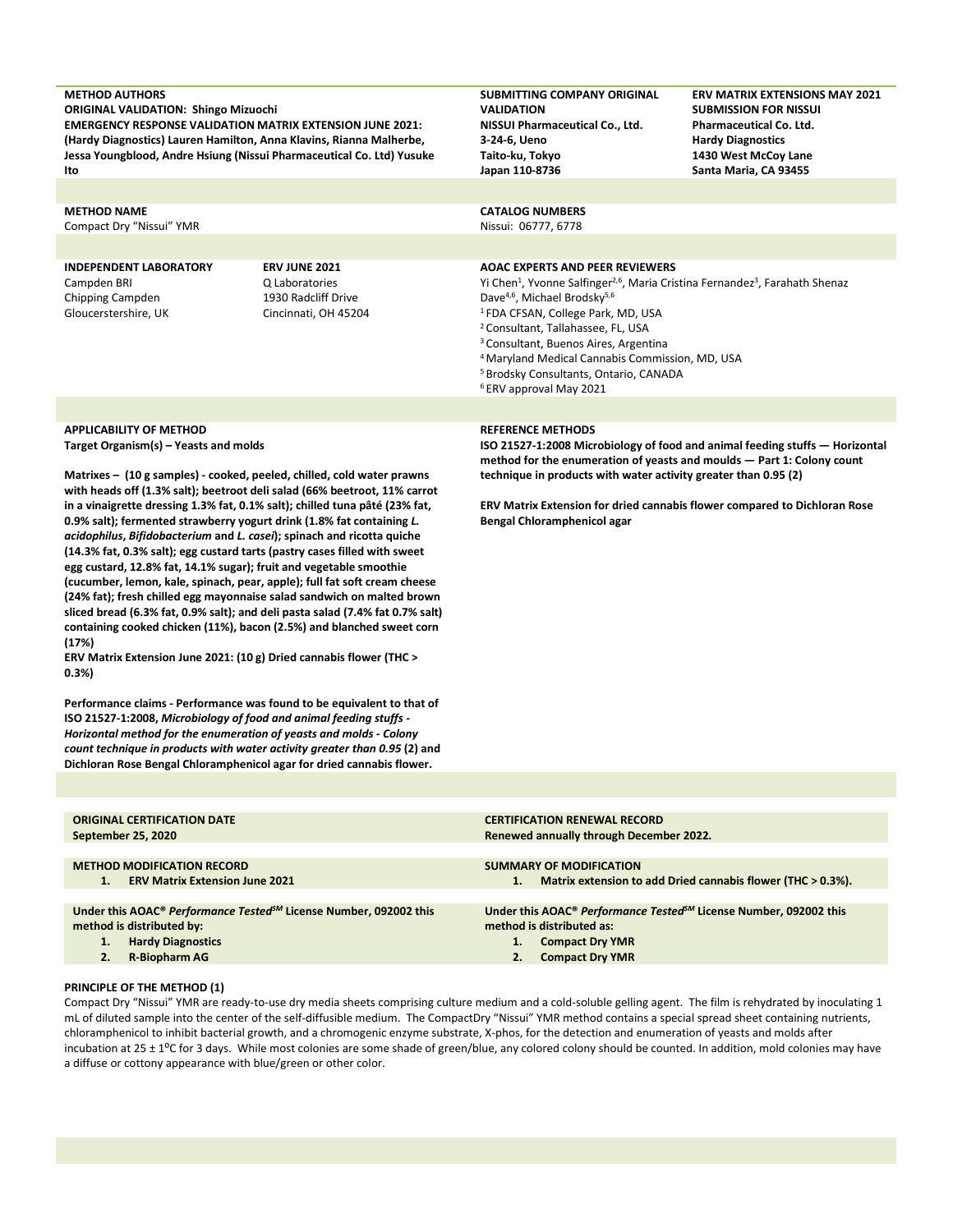#### **DISCUSSION OF THE VALIDATION STUDY (1)**

The results of this study indicate that the CompactDry "Nissui" YMR method can be used for rapid and accurate enumeration of yeast and mold species in a variety of food commodities, including cooked prawns, deli vegetable salad, tuna pâté, fermented yogurt drink, spinach and ricotta quiche, egg custard tarts, fruit and vegetable smoothie, cream cheese, egg salad sandwich, and deli pasta salad. The Compact Dry "Nissui" YMR method shows slightly better repeatability than the ISO 21527-1:2008 reference method and equivalent mean results. The inclusivity and exclusivity results showed excellent selectivity of the Compact Dry "Nissui" YMR with all 51 inclusivity strains positive and all 32 exclusivity strains negative.

The method was shown to be robust to changes in sample volume, incubation temperature and incubation time. While the data demonstrated no significant difference when incubation temperature was varied between 23-28°C and incubation time was varied between 48-72 h, for best results it is recommended to incubate at 25±1°C for 72±3 h. The product consistency and stability study demonstrated no significant lot-to-lot variation or loss of performance over a 24 month shelf life.

The Compact Dry "Nissui" YMR method offers a time saving of 2 days over the reference method. There is a reduction in the amount of technical labor required in preparation of agar and there is no need for confirmation procedures. There are additional advantages in reduction of storage space, waste disposal and required incubator space.

|                | Table 1. Inclusivity testing of Yeast and Mold species on CompactDry "Nissui" YMR (1) |       |                     |                                 |                                  |                                                                      |
|----------------|---------------------------------------------------------------------------------------|-------|---------------------|---------------------------------|----------------------------------|----------------------------------------------------------------------|
| No.            | <b>Species</b>                                                                        | Type  | Source <sup>a</sup> | Origin                          | Growth<br>at 72 h <sup>b</sup>   | Morphology at 72 h                                                   |
| $\mathbf{1}$   | Alternaria alternata                                                                  | Mold  | IFO 31188           | living leaf, Stevia rebaudiana  | $+$                              | blue green - dark green, unclear edge                                |
| 2              | Aspergillus brasiliensis                                                              | Mold  | <b>NBRC 9455</b>    | Blueberry, Vaccinium sp.        | $+$                              | white - blue green<br>unclear edge, black spots in center            |
| 3              | Aspergillus flavus                                                                    | Mold  | <b>NBRC 6343</b>    | Shoe sole                       | $+$                              | pale blue green<br>atypical, black spots in hypha                    |
| 4              | Aspergillus fumigatus                                                                 | Mold  | <b>NBRC 33022</b>   | unknown                         | $\begin{array}{c} + \end{array}$ | pale blue green<br>rather unclear colony                             |
| 5              | Aspergillus niger                                                                     | Mold  | NBRC 105649         | Leather                         | $+$                              | deep blue green; black spots in center                               |
| 6              | Aspergillus oryzae                                                                    | Mold  | <b>NBRC 5375</b>    | unknown                         | $+$                              | blue green; pale brown center                                        |
| $\overline{7}$ | Aspergillus terreus                                                                   | Mold  | <b>NBRC 6346</b>    | Haversack                       | $\ddot{}$                        | White; not clearly formed edge                                       |
| 8              | Aspergillus versicolor                                                                | Mold  | <b>NBRC 4098</b>    | tobacco                         | $\ddot{}$                        | pale blue green; not clearly formed<br>edge                          |
| 9              | Aureobasidium pullulans                                                               | Yeast | <b>NBRC 6353</b>    | unknown                         | $\ddot{}$                        | blue - dark green                                                    |
| 10             | Candida albicans                                                                      | Yeast | <b>NBRC 1594</b>    | Clinical bronchomycosis         | $\ddot{}$                        | white - pale green                                                   |
| 11             | Candida apicola                                                                       | Yeast | NBRC 10261          | intestine of bee                | $\ddot{}$                        | blue green                                                           |
| 12             | Candida lactis-condensi                                                               | Yeast | <b>NBRC 1286</b>    | fermenting condensed milk       | $\ddot{}$                        | blue green; blue green edge                                          |
| 13             | Chaetomium globosum                                                                   | Mold  | <b>NBRC 6347</b>    | Stored cotton                   | $+$                              | blue green                                                           |
| 14             | Cladosporium cladosporioides                                                          | Mold  | <b>NBRC 6348</b>    | unknown                         | $+$                              | pale blue green - blue green; not clearly<br>formed colony           |
| 15             | Cladosporium halotolerans                                                             | Mold  | <b>NBRC 4460</b>    | Air                             | $+$                              | white - pale blue green; not clearly<br>formed colony                |
| 16             | Debaryomyces hansenii                                                                 | Yeast | IFO 0026            | beef-and-pork sausage           | $\ddot{}$                        | white                                                                |
| 17             | Debaryomyces maramus                                                                  | Yeast | <b>NBRC 0668</b>    | Air                             | $\ddot{}$                        | white                                                                |
| 18             | Fusarium oxysporum                                                                    | Mold  | <b>NBRC 7155</b>    | unknown                         | $\ddot{}$                        | pale blue green; deep blue green center                              |
| 19             | Fusarium solani                                                                       | Mold  | <b>NBRC 5232</b>    | unknown                         | $+$                              | blue green; cottony center                                           |
| 20             | Geotrichum candidum                                                                   | Yeast | <b>NBRC 4598</b>    | unknown                         | $+$                              | pale greenish white; cottony                                         |
| 21             | Hormoconis resinae                                                                    | Mold  | NBRC 100535         | unknown                         | $+$                              | very pale blue green; atypical growth,<br>not clearly formed colony  |
| 22             | Monascus purpureus                                                                    | Mold  | NBRC 32316          | red rice                        | $\ddot{}$                        | blue green; pale brown center                                        |
| 23             | Moniliella acetoabutans                                                               | Yeast | <b>NBRC 9482</b>    | sweet fruit sauce               | $\ddot{}$                        | blue green                                                           |
| 24             | Myrothecium verrucaria                                                                | Mold  | <b>NBRC 6113</b>    | Deteriorated baled cotton       | $\ddot{}$                        | blue green; pale brown center                                        |
| 25             | Neosartorya fischeri                                                                  | Mold  | <b>IFO 8789</b>     | rubber tire scrap               | $+$                              | pale blue green - blue green; not clearly<br>formed edge             |
| 26             | Paecilomyces variotii                                                                 | Mold  | NBRC 33284          | unknown                         | $\ddot{}$                        | pale blue green - blue green                                         |
| 27             | Penicillium aurantiogriseum                                                           | Mold  | <b>NBRC 7733</b>    | Rotting grain of Zea mays       | $+$                              | blue green                                                           |
| 28             | Penicillium brevicompactum                                                            | Mold  | <b>NBRC 5727</b>    | soil                            | $\ddot{}$                        | blue green; white - pale brown center                                |
| 29             | Penicillium chrysogenum                                                               | Mold  | IFO 32030           | cheese                          | $\ddot{}$                        | blue green; white cottony center                                     |
| 30             | Penicillium citrinum                                                                  | Mold  | <b>NBRC 6352</b>    | unknown                         | $\ddot{}$                        | yellow green; white cottony center                                   |
| 31             | Penicillium funiculosum                                                               | Mold  | NBRC 100958         | Mercury-treated fabric          | $\ddot{}$                        | pale white; not clearly formed colony                                |
| 32             | Penicillium martensii                                                                 | Mold  | <b>NBRC 8142</b>    | unknown                         | $+$                              | Green; not clearly formed edge                                       |
| 33             | Penicillium ochrochloron                                                              | Mold  | <b>NBRC 4612</b>    | unknown                         | $\ddot{}$                        | blue green; not clearly formed edge                                  |
| 34             | Penicillium pinophilum                                                                | Mold  | <b>NBRC 33285</b>   | unknown                         | +                                | white - very pale blue green; not clearly<br>formed colony           |
| 35             | Phialophora fastigiata                                                                | Mold  | IFO 6850            | unknown                         | $\ddot{}$                        | blue green; not clearly formed edge                                  |
| 36             | Phoma herbarum                                                                        | Mold  | NBRC 107643         | Polyester straw on drinking pot | $+$                              | white - very pale blue green; not clearly<br>formed edge             |
| 37             | Pichia anomala                                                                        | Yeast | IFO 10213           | unknown                         | $+$                              | blue green (nearly green)                                            |
| 38             | Pseudocochliobolus lunatus                                                            | Mold  | <b>NBRC 30883</b>   | leaf of sudangrass 'Greenleaf'  | $+$                              | pale blue green; not clearly formed<br>edge                          |
| 39             | Rhizopus oryzae                                                                       | Mold  | <b>NBRC 31005</b>   | Radio set                       | $\ddot{}$                        | partly pale yellow brown; atypical<br>growth<br>black spots in hypha |
| 40             | Rhodotorula acuta                                                                     | Yeast | IFO 1912            | grape must                      | $+$                              | blue green; pale blue green edge                                     |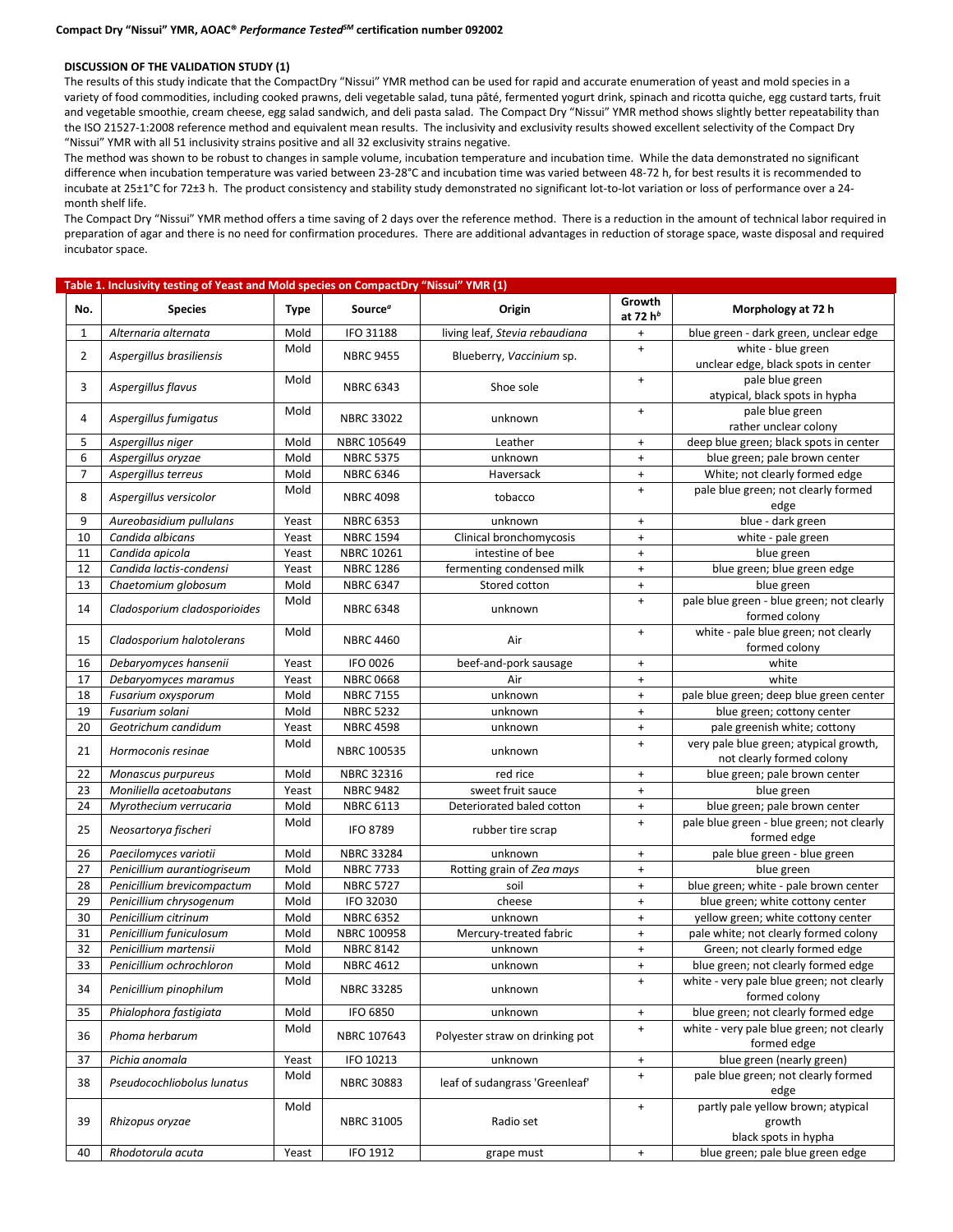#### **Compact Dry "Nissui" YMR, AOAC®** *Performance TestedSM* **certification number 092002**

| 41 | Rhodotorula glutinis        | Yeast | <b>NBRC 1125</b> | Air                                                      | $\ddot{}$ | blue green; pale blue green edge                                    |
|----|-----------------------------|-------|------------------|----------------------------------------------------------|-----------|---------------------------------------------------------------------|
| 42 | Rhodotorula mucilaginosa    | Yeast | <b>NBRC 0889</b> | unknown                                                  | $\ddot{}$ | pale blue green; very pale blue green<br>edge                       |
| 43 | Saccharomyces cerevisiae    | Yeast | NBRC 101557      | Fermenting sake mash                                     | $\ddot{}$ | white - pale green                                                  |
| 44 | Scopulariopsis brevicaulis  | Mold  | NBRC 100536      | Chrysalis of silkworm                                    | $\ddot{}$ | pale blue green - blue green; not clearly<br>formed colony          |
| 45 | Torulaspora delbrueckii     | Yeast | <b>IFO 1180</b>  | grape must                                               | $\ddot{}$ | blue green (nearly green); pale blue<br>green edge                  |
| 46 | Trichoderma citrinoviride   | Mold  | IFO 31137        | Soil in organic layer                                    | $\ddot{}$ | pale blue green; not clearly formed<br>edge, deep blue green center |
| 47 | Trichoderma virens          | Mold  | <b>NBRC 6355</b> | Soil                                                     | $\ddot{}$ | blue green - yellow green; atypical<br>growth<br>unclear colony     |
| 48 | Trichophyton mentagrophytes | Mold  | <b>IFO 6202</b>  | unknown                                                  | $\ddot{}$ | pale blue green                                                     |
| 49 | Trichosporon asahii         | Yeast | NBRC 103889      | case of trichosporia cutis<br>psoriatiformis progressiva | $\ddot{}$ | blue green                                                          |
| 50 | Zygosaccharomyces bailii    | Yeast | <b>NBRC 1098</b> | unknown                                                  | $\ddot{}$ | pale blue green - blue green; very pale<br>blue green edge          |
| 51 | Zygosaccharomyces rouxii    | Yeast | <b>NBRC 1960</b> | cane sugar                                               | $\ddot{}$ | white - pale blue green; very pale blue<br>green edge               |

*<sup>a</sup>*IFO = Campden Culture Collection (Campden BRI, Chipping Campden, UK); NBRC = National Institute of Technology and Evaluation Biological Resource Center (Tokyo, Japan)

*<sup>b</sup>*"+" indicates growth occurred.

|                | Table 2. Exclusivity testing of non-Yeast and non-Mold species on CompactDry "Nissui" YMR (1) |                     |                                                                          |                          |
|----------------|-----------------------------------------------------------------------------------------------|---------------------|--------------------------------------------------------------------------|--------------------------|
| No.            | <b>Species</b>                                                                                | Source <sup>a</sup> | Origin                                                                   | Growth <sup>b</sup>      |
| $\mathbf{1}$   | Acinetobactor baumannii                                                                       | <b>JCM 6841</b>     | Urine                                                                    |                          |
| $\overline{2}$ | Acinetobacter baumannii                                                                       | ATCC 19606          | Urine                                                                    | $\overline{a}$           |
| 3              | Alcaligenes faecalis                                                                          | IFO 13111           | unknown                                                                  | $\overline{\phantom{a}}$ |
| 4              | <b>Bacillus cereus</b>                                                                        | IFO 13494           | unknown                                                                  | $\overline{\phantom{a}}$ |
| 5              | <b>Bacillus licheniformis</b>                                                                 | <b>NBRC 12200</b>   | unknown                                                                  |                          |
| 6              | <b>Bacillus subtilis</b>                                                                      | <b>NBRC 3134</b>    | unknown                                                                  | $\overline{\phantom{a}}$ |
| 7              | Burkholderia cepacia                                                                          | <b>NBRC 15124</b>   | 10% benzalkonium chloride<br>solution                                    |                          |
| 8              | Citrobacter freundii                                                                          | IFO 12681           | unknown                                                                  |                          |
| 9              | Klebsiella aerogenes (formerly Enterobacter<br>aerogenes)                                     | ATCC 13048          | Sputum, South Carolina Dept.<br>of Health and Environmental<br>Control   |                          |
| 10             | Enterobacter cloacae subsp. Cloacae                                                           | NBRC 13535          | Spinal fluid                                                             | $\overline{\phantom{a}}$ |
| 11             | Enterococcus faecalis                                                                         | <b>NBRC 12965</b>   | Citrus juice                                                             | $\overline{a}$           |
| 12             | Enterococcus faecium                                                                          | ATCC 19434          | unknown                                                                  |                          |
| 13             | Escherichia coli                                                                              | <b>NBRC 3301</b>    | Human feces                                                              |                          |
| 14             | Escherichia coli                                                                              | <b>NBRC 3972</b>    | Feces                                                                    | $\sim$                   |
| 15             | Myroides odoratus (formerly Flavobacterium<br>odoratum)                                       | <b>ATCC 4651</b>    | unknown                                                                  |                          |
| 16             | Kocuria rhizophila                                                                            | ATCC 9341           | Soil                                                                     | $\overline{\phantom{a}}$ |
| 17             | Lactobacillus casei                                                                           | NBRC 15883          | Cheese                                                                   | $\overline{a}$           |
| 18             | Lactococcus lactis                                                                            | <b>NS 6938</b>      | human                                                                    |                          |
| 19             | Listeria monocytogenes                                                                        | <b>VTU 206</b>      | unknown                                                                  |                          |
| 20             | Micrococcus luteus                                                                            | <b>NBRC 3333</b>    | unknown                                                                  |                          |
| 21             | Morganella morganiii                                                                          | ATCC 25830          | Patient with summer diarrhea                                             | $\overline{a}$           |
| 22             | Paenibacillus polymyxa                                                                        | <b>NBRC 15309</b>   | unknown                                                                  | $\blacksquare$           |
| 23             | Proteus mirabilis                                                                             | <b>IFO 3849</b>     | unknown                                                                  | $\blacksquare$           |
| 24             | Pseudomonas aeruginosa                                                                        | <b>NBRC 13275</b>   | Outer ear infection                                                      |                          |
| 25             | Pseudomonas stutzeri                                                                          | ATCC 17587          | Bile                                                                     |                          |
| 26             | Rhodococcus equi                                                                              | IFO 14956           | Lung abscess of foal                                                     | $\overline{\phantom{a}}$ |
| 27             | Salmonella Typhimurium                                                                        | ATCC 14028          | Tissue, animal - pools of heart<br>and liver from 4-week-old<br>chickens |                          |
| 28             | Serratia marcescens subsp. Marcescens                                                         | NBRC 102204         | Pond water                                                               | $\overline{\phantom{a}}$ |
| 29             | Shigella flexneri                                                                             | ATCC 12022          | unknown                                                                  |                          |
| 30             | Staphylococcus aureus subsp. Aureus                                                           | NBRC 12732          | unknown                                                                  | $\overline{a}$           |
| 31             | Staphylococcus epidermidis                                                                    | ATCC 35984          | Catheter sepsis, Tennessee                                               | $\overline{\phantom{a}}$ |
| 32             | Streptococcus pyogenes                                                                        | <b>JCM 5674</b>     | Scarlet fever                                                            |                          |

*<sup>a</sup>*JCM = Japan Collection of Microorganisms (RIKEN BioResource Center, Ibaraki, Japan); ATCC = American Type Culture Collection (Manassas, VA, USA); IFO = Campden Culture Collection (Campden BRI, Chipping Campden, UK); NBRC = National Institute of Technology and Evaluation Biological Resource Center (Tokyo, Japan); VTU = Visvesvaraya Technological University (Bangalore, India) *b*"-" indicates growth did not occur.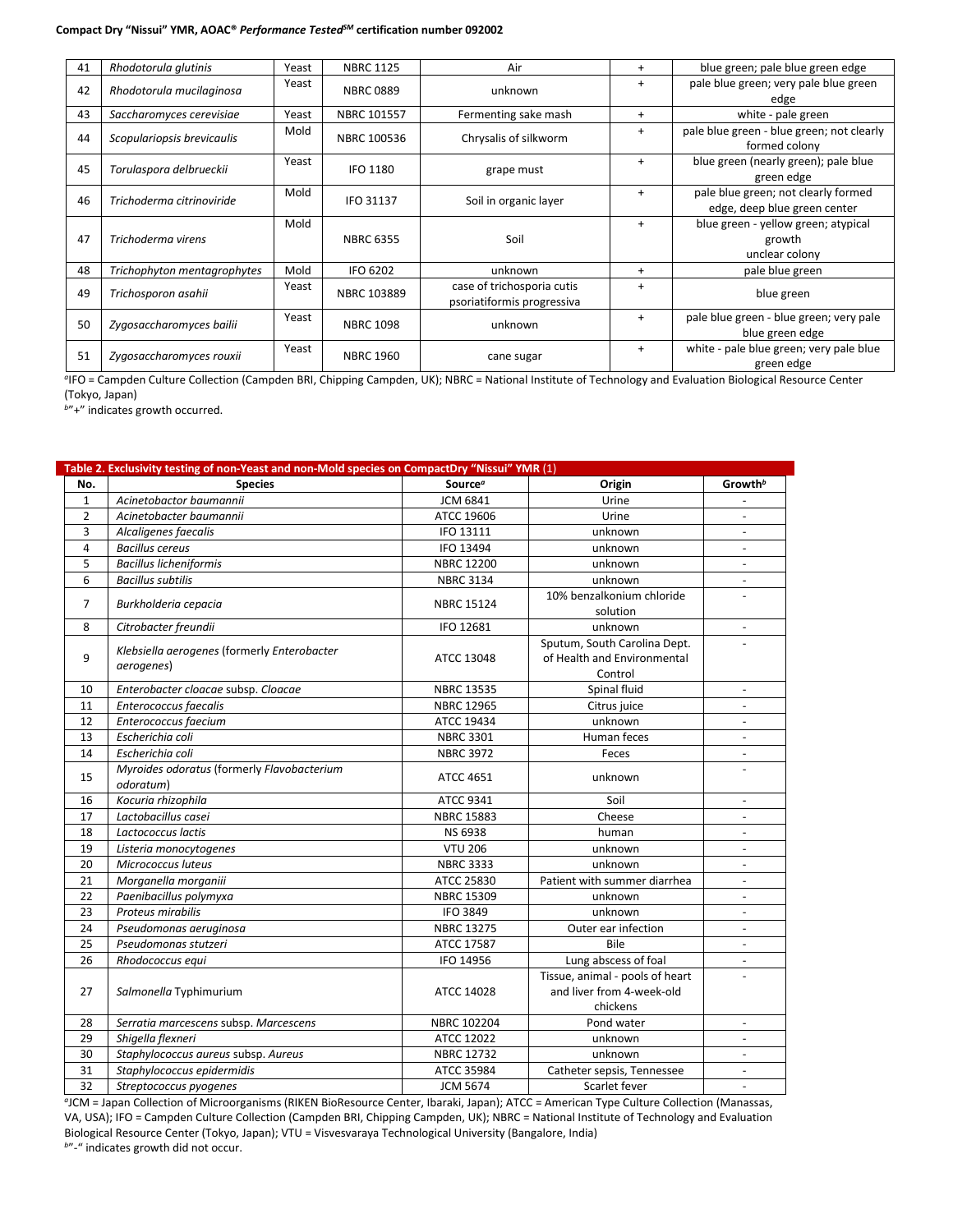|                       | Table 7. Method comparison data summary and statistics (1) |              |                   |                         |              |                   |                  |                      |                  |          |                       |          |          |
|-----------------------|------------------------------------------------------------|--------------|-------------------|-------------------------|--------------|-------------------|------------------|----------------------|------------------|----------|-----------------------|----------|----------|
|                       |                                                            |              |                   | CompactDry "Nissui" YMR |              |                   | ISO 21527-1:2008 |                      |                  |          | 95 % Cl <sup>e</sup>  |          | 90 % CI  |
|                       |                                                            |              | Mean              |                         |              | Mean              |                  |                      |                  |          |                       |          |          |
|                       | Contamination                                              |              | Log <sub>10</sub> |                         |              | Log <sub>10</sub> |                  |                      |                  |          |                       |          |          |
| Matrix                | level                                                      | $n^{\alpha}$ | $CFU^b/g$         | $S_r$                   | $RSDr^c$ , % | CFU/g             | $S_{r}$          | RSD <sub>r</sub> , % | DOM <sup>d</sup> | LCL      | UCL <sup>g</sup>      | LCL      | UCL      |
| Fermented             | Low                                                        | 5            | 2.828             | 0.048                   | 1.70         | 2.819             | 0.046            | 1.63                 | 0.009            | $-0.076$ | 0.094                 | 0.056    | 0.074    |
| yogurt                | Medium                                                     | 5            | 4.851             | 0.029                   | 0.60         | 4.818             | 0.022            | 0.46                 | 0.033            | $-0.007$ | 0.073                 | 0.003    | 0.064    |
| drink                 | High                                                       | 5            | 5.769             | 0.078                   | 1.35         | 5.776             | 0.095            | 1.64                 | $-0.008$         | $-0.135$ | 0.120                 | $-0.106$ | 0.090    |
| Cream                 | Low                                                        | 5            | 2.767             | 0.107                   | 3.87         | 2.629             | 0.057            | 2.17                 | 0.139            | 0.010    | 0.268                 | 0.040    | 0.238    |
| cheese                | Medium                                                     | 5            | 4.778             | 0.058                   | 1.21         | 4.841             | 0.064            | 1.32                 | $-0.064$         | $-0.095$ | $\omega$<br>0.032     | $-0.088$ | $-0.039$ |
|                       | High                                                       | 5            | 5.660             | 0.103                   | 1.82         | 5.716             | 0.096            | 1.68                 | $-0.057$         | $-0.131$ | 0.018                 | $-0.114$ | 0.001    |
| Egg custard<br>tarts  | Low                                                        | 5            | 2.420             | 0.049                   | 2.02         | 2.370             | 0.157            | 6.62                 | 0.050            | $-0.145$ | 0.244                 | $-0.099$ | 0.199    |
|                       | Medium                                                     | 5            | 2.963             | 0.102                   | 3.44         | 3.247             | 0.122            | 3.76                 | $-0.284$         | $-0.310$ | 0.257                 | $-0.304$ | $-0.263$ |
|                       | High                                                       | 5            | 4.645             | 0.115                   | 2.48         | 4.837             | 0.063            | 1.30                 | $-0.192$         | $-0.359$ | $\mathbf{r}$<br>0.025 | $-0.320$ | $-0.063$ |
| Spinach               | Low                                                        | 5            | 2.396             | 0.050                   | 2.09         | 2.343             | 0.062            | 2.65                 | 0.053            | $-0.060$ | 0.166                 | $-0.034$ | 0.139    |
| and ricotta<br>quiche | Medium                                                     | 5            | 2.963             | 0.102                   | 3.44         | 3.247             | 0.122            | 6.67                 | $-0.284$         | $-0.310$ | 0.257                 | $-0.304$ | $-0.263$ |
|                       | High                                                       | 5            | 4.510             | 0.107                   | 2.37         | 4.668             | 0.202            | 4.33                 | $-0.158$         | $-0.353$ | 0.037                 | $-0.308$ | $-0.009$ |
| Deli<br>vegetable     | Low                                                        | 5            | 2.180             | 0.090                   | 4.13         | 2.457             | 0.151            | 6.15                 | $-0.277$         | $-0.534$ | 0.019                 | $-0.475$ | $-0.079$ |
| salad                 | Medium                                                     | 5            | 3.968             | 0.066                   | 1.66         | 3.934             | 0.057            | 1.45                 | 0.033            | $-0.050$ | 0.116                 | $-0.030$ | 0.097    |
|                       | High                                                       | 5            | 5.976             | 0.029                   | 0.49         | 5.922             | 0.065            | 1.10                 | 0.053            | $-0.027$ | 0.133                 | $-0.008$ | 0.115    |
| Fruit and             | Low                                                        | 5            | 3.427             | 0.057                   | 1.66         | 3.537             | 0.109            | 3.08                 | $-0.111$         | $-0.246$ | 0.024                 | $-0.214$ | $-0.007$ |
| vegetable<br>smoothie | Medium                                                     | 5            | 4.718             | 0.115                   | 2.44         | 4.846             | 0.118            | 2.43                 | $-0.128$         | $-0.220$ | $\mathbb{L}$<br>0.035 | $-0.119$ | $-0.057$ |
|                       | High                                                       | 5            | 5.758             | 0.106                   | 1.84         | 5.880             | 0.131            | 2.23                 | $-0.122$         | $-0.205$ | 0.039                 | $-0.186$ | $-0.059$ |
| Cooked                | Low                                                        | 5            | 1.466             | 0.118                   | 8.05         | 1.159             | 0.221            | 19.1                 | 0.307            | $-0.013$ | 0.627                 | 0.061    | 0.553    |
| prawns                | Medium                                                     | 5            | 4.202             | 0.138                   | 3.28         | 4.265             | 0.124            | 2.91                 | $-0.063$         | $-0.260$ | 0.133                 | $-0.215$ | 0.088    |
|                       | High                                                       | 5            | 5.539             | 0.113                   | 2.04         | 5.603             | 0.114            | 2.03                 | $-0.064$         | $-0.153$ | 0.025                 | $-0.133$ | 0.004    |
| Tuna pâté             | Low                                                        | 5            | 2.454             | 0.040                   | 1.63         | 2.275             | 0.194            | 8.53                 | 0.179            | $-0.080$ | 0.438                 | $-0.020$ | 0.378    |
|                       | Medium                                                     | 5            | 4.208             | 0.136                   | 3.23         | 4.279             | 0.187            | 4.37                 | $-0.070$         | $-0.209$ | 0.069                 | $-0.177$ | 0.036    |
|                       | High                                                       | 5            | 5.485             | 0.094                   | 1.71         | 5.394             | 0.082            | 1.52                 | 0.091            | $-0.081$ | 0.263                 | $-0.041$ | 0.223    |
| Egg salad             | Low                                                        | 5            | 2.459             | 0.161                   | 6.55         | 2.436             | 0.134            | 5.50                 | 0.022            | $-0.062$ | 0.107                 | $-0.043$ | 0.087    |
| sandwiches            | Medium                                                     | 5            | 3.930             | 0.232                   | 5.90         | 3.933             | 0.150            | 3.81                 | $-0.003$         | $-0.199$ | 0.193                 | $-0.153$ | 0.147    |
|                       | High                                                       | 5            | 5.322             | 0.075                   | 1.41         | 5.383             | 0.095            | 1.76                 | $-0.060$         | $-0.255$ | 0.134                 | $-0.210$ | 0.089    |
| Deli pasta            | Low                                                        | 5            | 2.991             | 0.060                   | 2.01         | 3.120             | 0.091            | 2.92                 | $-0.129$         | $-0.304$ | 0.046                 | $-0.263$ | 0.006    |
| salad                 | Medium                                                     | 5            | 3.833             | 0.065                   | 1.70         | 3.810             | 0.121            | 3.18                 | 0.024            | $-0.133$ | 0.180                 | $-0.097$ | 0.144    |
|                       | High                                                       | 5            | 5.050             | 0.179                   | 3.54         | 5.233             | 0.053            | 1.01                 | $-0.183$         | $-0.400$ | 0.033                 | $-0.350$ | $-0.017$ |

*<sup>a</sup>*n = number of replicate test portions

*<sup>b</sup>*CFU = Colony-forming units

*c* RSDr = Relative standard deviation of repeatability

*<sup>d</sup>*DOM = Difference of Means

*e* CI = Confidence Interval for DOM

*f* LCL = Lower confidence limit for DOM

*<sup>g</sup>*UCL = Upper confidence limit for DOM

#### **DISCUSSION OF ERV MATRIX EXTENSION APPROVED JUNE 2021 (3)**

CompactDry YMR was previously shown to be equivalent to ISO 21527-1:2008 and awarded PTM certification number 092002 (2). The current matrix extension study compared the performance of the CompactDry YMR to DRBC agar at 72 hours for the enumeration of yeasts and molds in cannabis flower [THC >0.3%]. Naturally contaminated low, medium and high-level cannabis test materials were evaluated. The plate counts from the CompactDry YMR plate method were compared with colony counts from the reference agar.

The method comparison data demonstrated statistically equivalent enumeration between the CompactDry YMR method and the reference DRBC agar at all levels at 72 hours for cannabis material. For this matrix, DRBC and CompactDry repeatability values were comparable at all inoculum levels. No negative feedback was reported to the study directors from the independent laboratory.

All inclusivity organisms evaluated were recovered on CompactDry YMR. Two exclusivity organisms, *Klebsiella pneumoniae* (ATCC 13883) and *Pseudomonas fluorescens* (ATCC 13525), showed growth at 72 hours. *Klebsiella pneumoniae* grew weakly and had less than 10 small blue colonies after 72 hours of incubation. This organism is inhibited by the media since only a few colonies were observed at the concentration tested (1.5x108 CFU/mL). *Pseudomonas fluorescens* had no distinct colonies present, but the background of the plate was green, likely due to a lawn of bacteria as the plate was inoculated with about 1.5x10<sup>8</sup> CFU.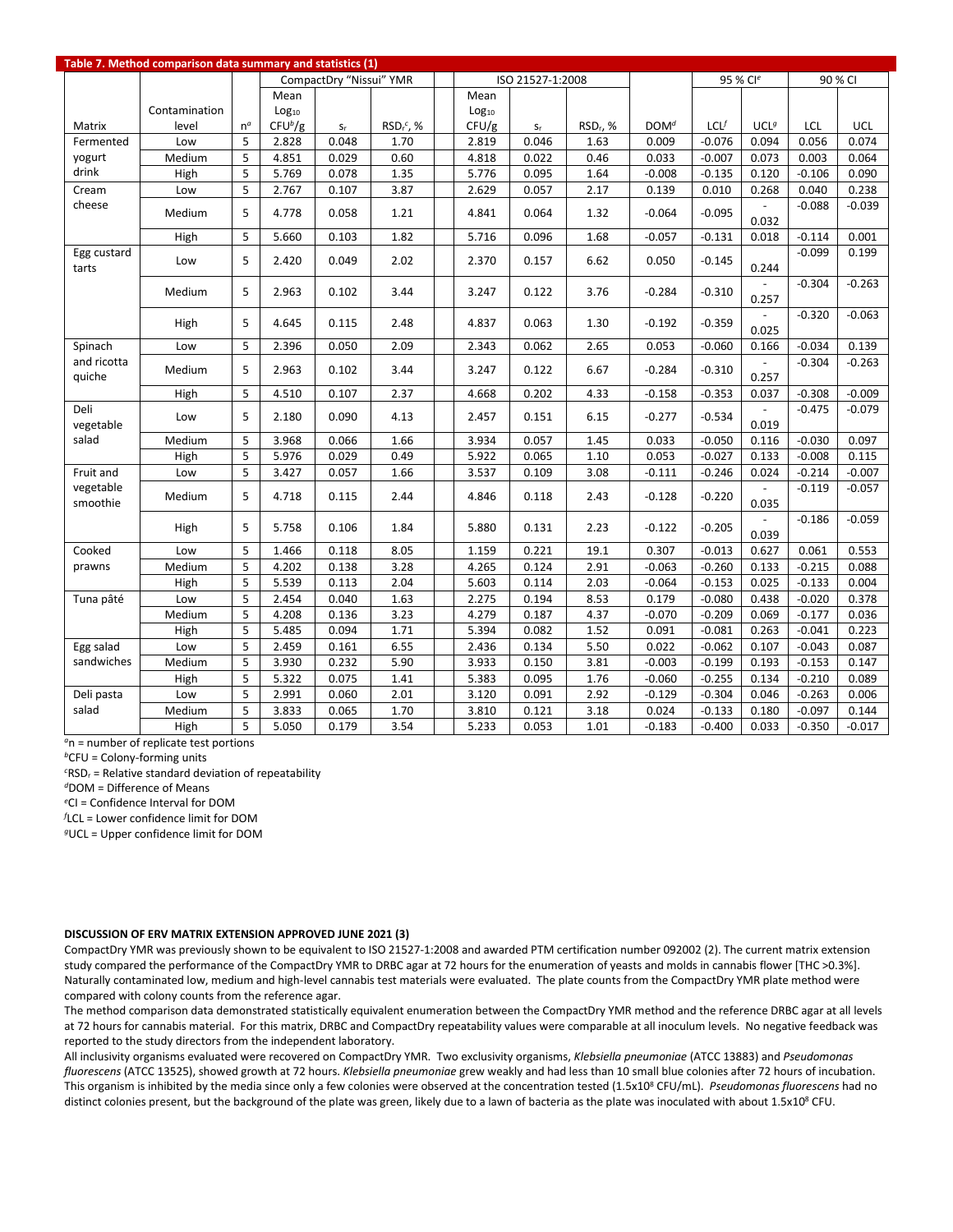#### **Table 1. Inclusivity testing of yeast and mold species on CompactDry YMR for Cannabis ERV (3)**

|     | able 1. inclusivity testing or yeast and mold species on compactbly fivin for cannabis ENV (3) |                    |                 |                             |                     |
|-----|------------------------------------------------------------------------------------------------|--------------------|-----------------|-----------------------------|---------------------|
| No. | Organism                                                                                       | <b>Fungus Type</b> | Sourcec         | Origin                      | Result <sup>d</sup> |
| 1   | Arthrinium aureum <sup>a</sup>                                                                 | Mold               | ATCC 56042      | Not available               |                     |
| 2   | Aspergillus aculeatus <sup>a</sup>                                                             | Mold               | ATCC 56925      | Grape                       | $\ddot{}$           |
| 3   | Aspergillus caesiellus <sup>a</sup>                                                            | Mold               | ATCC 42693      | Dried chilies               |                     |
| 4   | Botrytis cinerea <sup>a</sup>                                                                  | Mold               | ATCC 11542      | Azalea flowers              | $\ddot{}$           |
| 5   | Candida tropicalis <sup>b</sup>                                                                | Yeast              | <b>ATCC 750</b> | Patient with bronchomycosis | $\ddot{}$           |
| 6   | Papiliotrema laurentii (formerly                                                               | Yeast              | ATCC 18803      | Palm wine                   |                     |
|     | Cryptococcus laurentii) <sup>b</sup>                                                           |                    |                 |                             |                     |
| 7   | Cryptococcus neoformans <sup>b</sup>                                                           | Yeast              | ATCC 32045      | Fermenting fruit juice      | $\ddot{}$           |
| 8   | Fusarium proliferatum <sup>a</sup>                                                             | Mold               | OL 0567112-1C   | Environmental               | $\ddot{}$           |
| 9   | Mucor circinelloides <sup>a</sup>                                                              | Mold               | ATCC 24905      | <b>Rice fermentations</b>   |                     |
| 10  | Mucor hiemalis <sup>a</sup>                                                                    | Mold               | ATCC 34334      | Cow dung                    | $\ddot{}$           |
| 11  | Penicillium rubens <sup>b</sup>                                                                | Mold               | ATCC 9179       | Culture contaminant         | $\ddot{}$           |
| 12  | Penicillium venetum <sup>a</sup>                                                               | Mold               | ATCC 16025      | Hyacinthus sp. bulb         | $\ddot{}$           |
| 13  | Purpureocillium lilacinum <sup>a</sup>                                                         | Mold               | ATCC 10114      | Soil                        | $\ddot{}$           |
| 14  | Rhizopus stolonifera <sup>a</sup>                                                              | Mold               | QL 14181-2A     | Not available               | $\ddot{}$           |
| 15  | Scopulariopsis acremonium <sup>a</sup>                                                         | Mold               | ATCC 58636      | Chicken house soil          | $\ddot{}$           |
| 16  | Stemphylium sp. <sup>a</sup>                                                                   | Mold               | QL 15229-1      | Potable water               | $\ddot{}$           |
| 17  | Talaromyces pinophilus <sup>a</sup>                                                            | Mold               | NRRL 11797      |                             |                     |
|     | (Penicillium pinophilum)                                                                       |                    |                 | Corn                        | $\ddot{}$           |
| 18  | Yarrowia lipolyticaª                                                                           | Yeast              | ATCC 9773       | Not available               | $\ddot{}$           |

*<sup>a</sup>*Tested by Q Laboratories

*<sup>b</sup>*Tested by Hardy Diagnostics

*c* ATCC = American Type Culture Collection (Mannassas, VA, USA); QL = Q Laboratories culture collection (Cincinnati, OH, USA); NRRL = Agriculture Research Service (Northern Regional Research Laboratory) Culture Collection (Peoria, IL, USA)

*<sup>d</sup>*"+" indicates that growth typical for these species occurred.

|     | Table 3. Exclusivity testing of non-yeast and non-mold species on CompactDry YMR for Cannabis ERV (3) |                  |                             |                     |
|-----|-------------------------------------------------------------------------------------------------------|------------------|-----------------------------|---------------------|
| No. | Species                                                                                               | Source $c$       | Origin                      | Growth <sup>d</sup> |
| 1   | Aeromonas hydrophila <sup>a</sup>                                                                     | <b>ATCC 7966</b> | Tin of milk with fishy odor |                     |
|     | Citrobacter braakii <sup>o</sup>                                                                      | ATCC 43162       | Clinical isolate            |                     |
| 3   | Edwardsiella tarda <sup>a</sup>                                                                       | ATCC 15947       | Human feces                 |                     |
|     | Erwinia amylovora <sup>b</sup>                                                                        | ATCC 51852       | Plant                       |                     |
|     | Escherichia coli O157:H7 <sup>a</sup>                                                                 | ATCC 43888       | Human feces                 |                     |
| 6   | Escherichia hermanii <sup>b</sup>                                                                     | ATCC 33650       | Mouse brain                 |                     |
|     | Escherichia vulneris <sup>b</sup>                                                                     | ATCC 29943       | Human wound                 |                     |
| 8   | Hafnia alvei <sup>a</sup>                                                                             | ATCC 29926       | Clinical isolate            |                     |
| 9   | Klebsiella oxytoca <sup>a</sup>                                                                       | ATCC 43165       | Clinical isolate            |                     |
| 10  | Klebsiella pneumoniae <sup>a</sup>                                                                    | ATCC 13883       | Not available               | $\ddot{}$           |
| 11  | Pantoea agglomerans <sup>b</sup>                                                                      | ATCC 19552       | Sewage                      |                     |
| 12  | Pseudomonas fluorescens <sup>a</sup>                                                                  | ATCC 13525       | Pre-filter tanks            | $\ddot{}$           |
| 13  | Pseudomonas putida <sup>a</sup>                                                                       | HDX 9061         | Clinical isolate            |                     |
| 14  | Ralstonia pickettiib                                                                                  | ATCC 27511       | Clinical isolate            |                     |
| 15  | Rahnella aquatilis <sup>a</sup>                                                                       | ATCC 33071       | Drinking water              |                     |
| 16  | Stenotrophomonas maltophilia <sup>a</sup>                                                             | ATCC 13636       | Spinal fluid                |                     |

*<sup>a</sup>*Tested by Hardy Diagnostics

*<sup>b</sup>*Tested by Q Laboratories

*c* ATCC = American Type Culture Collection (Mannassas, VA, USA); HDX = Hardy Diagnostics Culture Collection (Santa Maria, CA, USA)

*<sup>d</sup>*"-" indicates growth did not occur. "+" indicates growth occurred.

|               |              |                   | CompactDry™ YMR |            |            | DRBC <sup>d</sup> |                      |                  | 95 % Cl <sup>f</sup> |                  |          | 90 % CI |
|---------------|--------------|-------------------|-----------------|------------|------------|-------------------|----------------------|------------------|----------------------|------------------|----------|---------|
|               |              | Mean              |                 |            | Mean       |                   |                      |                  |                      |                  |          |         |
| Contamination |              | Log <sub>10</sub> |                 |            | $Log_{10}$ |                   |                      |                  |                      |                  |          |         |
| level         | $n^{\alpha}$ | $CFU^b/g$         | $S_r$           | $RSDr$ . % | CFU/g      | $S_{\mathsf{r}}$  | RSD <sub>r</sub> . % | DOM <sup>e</sup> | LCL <sup>g</sup>     | UCL <sup>h</sup> | LCL      | UCL     |
| Low           |              | 2.828             | 0.048           | 1.70       | 2.819      | 0.046             | 1.63                 | 0.009            | $-0.076$             | 0.094            | 0.056    | 0.074   |
| Medium        |              | 4.851             | 0.029           | 0.60       | 4.818      | 0.022             | 0.46                 | 0.033            | $-0.007$             | 0.073            | 0.003    | 0.064   |
| High          |              | 5.769             | 0.078           | 1.35       | 5.776      | 0.095             | 1.64                 | $-0.008$         | $-0.135$             | 0.120            | $-0.106$ | 0.090   |

*<sup>a</sup>*n = number of replicate test portions

*<sup>b</sup>*CFU = Colony-forming units

*c* RSDr = Relative standard deviation of repeatability

*<sup>d</sup>*DRBC = Dichloran Rose Bengal Chloramphenicol agar

*e* DOM = Difference of Means

*f* CI = Confidence Interval for DOM

*<sup>g</sup>*CL = Lower confidence limit for DOM

*h*UCL = Upper confidence limit for DOM